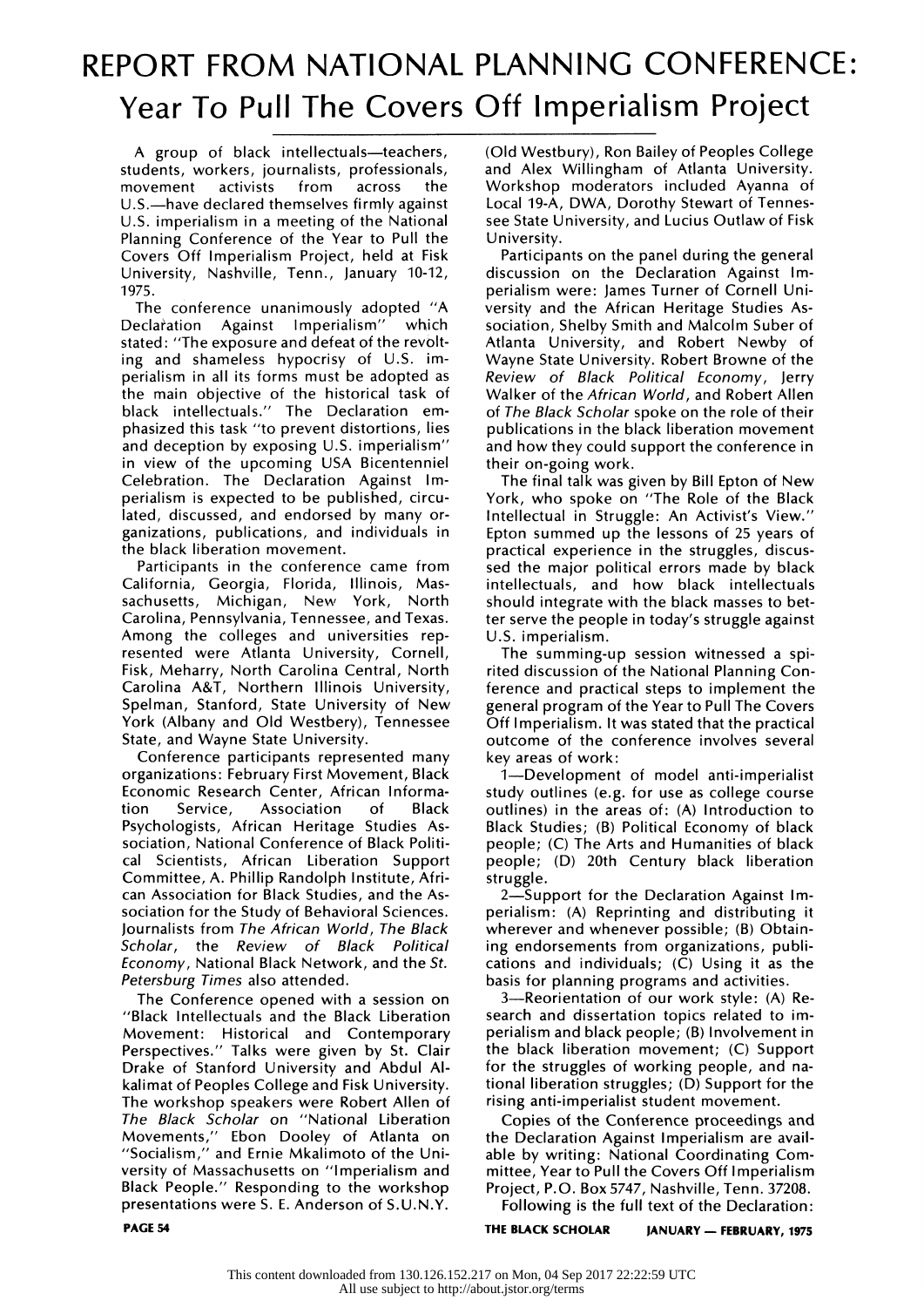## A DECLARATION AGAINST IMPERIALISM

 Adopted at the National Planning Conference PULL THE COVERS OFF IMPERIALISM PROJECT Fisk University Nashville, Tn. January 11, 1975

 Today the world is plunging headlong into crisis. The prosperity and world domination of the USA is being challenged and exposed as the center of an exploiting imperialist system. Capitalist exploitation shaped the historical ex perience of black people during European colonization and chattel slavery. Today capitalism is in the imperialist stage of monopoly control by interna tional financial institutions and multinational corporations. Consideration of both of these stages of capitalist exploitation pinpoints the underlying target of the black liberation movement over the last century of struggle. Once again it is time for black intellectuals to speak out—to raise our voices in a rising chorus that lays bare the true character of U.S. imperialism, and unites our work with the movement for black liberation.

 Imperialism is a system that is based on intense economic exploitation, national and racial oppression, and political repression. One of the tools for maintaining imperialism is cultural domination through control of educational institutions and the mass media. The development of the world imperialist system has led to a general crisis affecting all aspects of society, leaving no nation, country, or people free of its destructive impact. However, im perialism, though dangerous, is a dying system, for where there is exploitation and oppression there is resistance and struggle. People are fighting for economic security, overall improvement of their living standards, freedom, justice, and equality which ultimately requires a new social order. This is the trend of world history, and black people in the USA are no exception. Coun tries want independence, nations want liberation and people want revolution.

 As the USA moves toward the Bicentennial Celebration of its existence it is the historical responsibility of black intellectuals to prevent distortions, lies and deception by exposing U.S. imperialism. Over 100 years ago (on July 4, 1852 in Rochester, New York) Frederick Douglass set the pace when he clearly exposed "the great sin and shame of America":

 What to the American slave is your Fourth of July? I answer, a day that reveals to him more than all other days of the year, the gross injustice and cruelty to which he is the constant victim. To him your celebration is a sham; your boasted liberty an unholy license; your denunciation of tyrants, brass-fronted impudence; your shouts of liberty and equality, hollow mockery; your prayers and hymns; your sermons and thanksgivings, with all your religious parade and solemnity, are to him mere bombast, fraud, deception, impiety, and hypocrisy-a thin veil to cover up crimes which would disgrace a nation of savages. There is not a nation of the earth guilty of practices more shocking and bloody than are the people of these United States at this very hour.

 The exposure and defeat of the "revolting barbarity and shameless hypocrisy" of U.S. imperialism in all its forms must be adopted today as the main objective of the historical task of black intellectuals.

 The economic crisis of the world capitalist system is intensifying, and adds up to an all-sided attack on the living standards of the people in the USA, especially the working class and oppressed peoples-Blacks, Puerto Ricans, Chícanos, Asians, and Native Americans. Our task is to expose the essence of this crisis by demonstrating who benefits from imperialism and who is exp loited by imperialism-how and why, and how all the reforms now under discussion have historically failed to be more than short term measures that deal with symptoms of the economic crisis and not its fundamental cause. The current ineffectiveness of these reforms, such as during the Great Depression, characterized this problem.